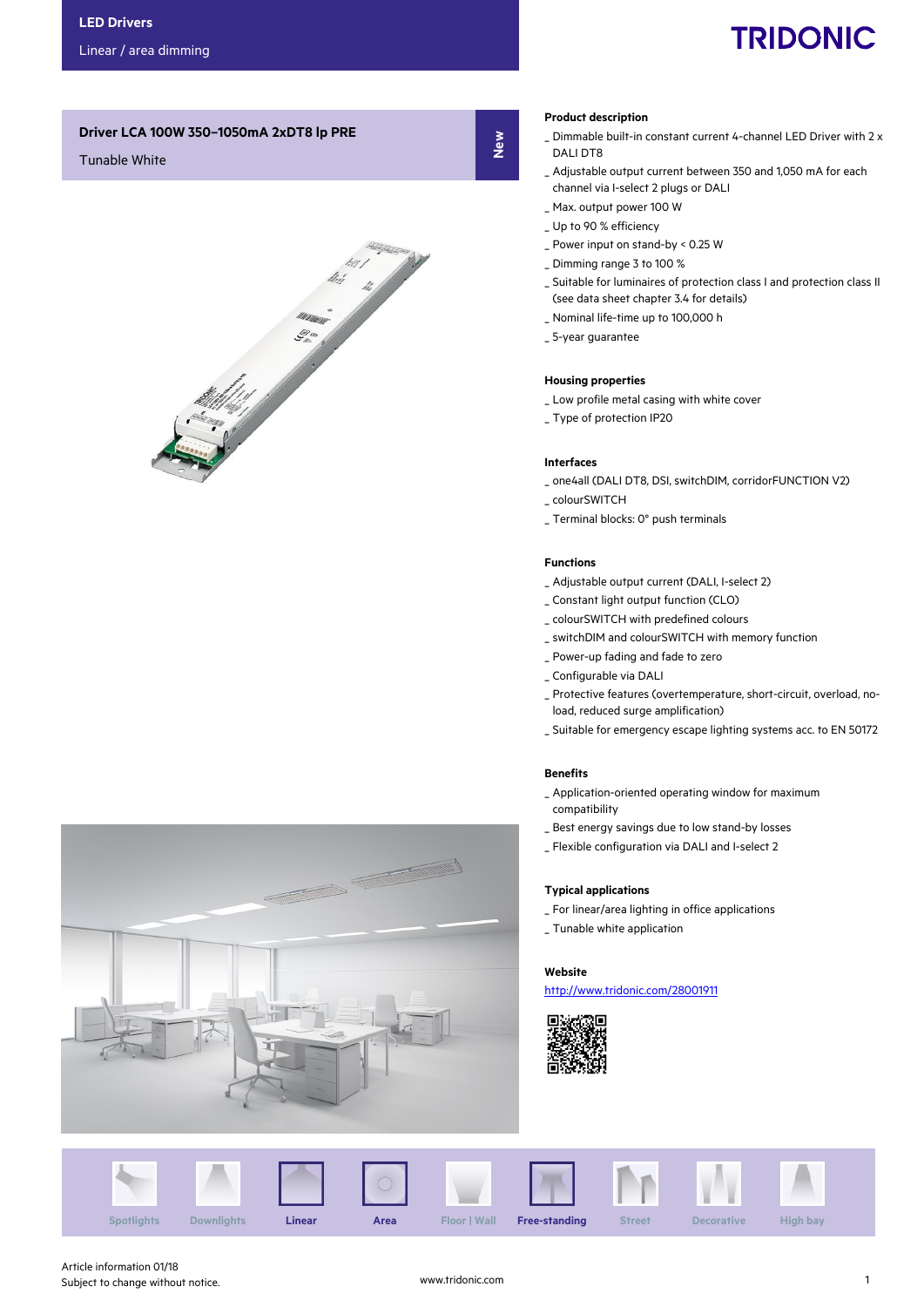## **TRIDONIC**

## Driver LCA 100W 350–1050mA 2xDT8 lp PRE

Tunable White

The complete data sheet for this product is available in the Downloads section.



#### Ordering data

| Type                                          | : numbei<br>Artic | Packagino<br>∴ carton.        | <br>. palle<br>$1.1777$ and $1.177$<br>.kau | $181-$<br>aht per pi<br>.        |
|-----------------------------------------------|-------------------|-------------------------------|---------------------------------------------|----------------------------------|
| 2xDT8 lp PRE<br><b>LCA 100W</b><br>350-1050mA | 2800191           | $\sim$<br>$\sim$<br>LU DULSJ. | 600<br>גכו טע                               | $\sim$ $\sim$ $\sim$<br>0.352 KG |

#### Technical data

| Rated supply voltage                                                   | $220 - 240V$                |
|------------------------------------------------------------------------|-----------------------------|
| AC voltage range                                                       | $198 - 264$ V               |
| DC voltage range                                                       | $176 - 280$ V               |
| Mains frequency                                                        | 0/50/60 Hz                  |
| Overvoltage protection                                                 | 320 V AC, 48 h              |
| Typ. current (at 230 V, 50 Hz, full load) $00$                         | $185 - 488$ mA              |
| Typ. current (220 V, 0 Hz, full load, 15 % dimming level) <sup>2</sup> | 87 mA                       |
| Leakage current (at 230 V, 50 Hz, full load) <sup>12</sup>             | $\overline{A}$<br>< 500     |
| Typ. efficiency (at 230 V, 50 Hz, full load) <sup>20</sup>             | 90%                         |
| $\lambda$ (at 230 V, 50 Hz, full load) $^{\circledR}$                  | > 0.98                      |
| Typ. power input on stand-by ®                                         | < 0.25 W                    |
| Typ. input current in no-load operation                                | $22 \text{ mA}$             |
| Typ. input power in no-load operation                                  | < 0.5 W                     |
| In-rush current (peak / duration)                                      | 29 A / 180 s                |
| THD (at 230 V, 50 Hz, full load) $^{\circ}$                            | $< 10 \%$                   |
| Time to light (at 230 V, 50 Hz, full load) <sup>®</sup>                | 0.6s                        |
| Time to light (DC mode)                                                | 0.3s                        |
| Switchover time (AC/DC)                                                | < 0.2 s                     |
| Turn off time (at 230 V, 50 Hz, full load)                             | $< 20$ ms                   |
| Output current tolerance <sup>14</sup>                                 | ± 3%                        |
| Max. output current peak (non-repetitive)                              | $\le$ output current + 20 % |
| Output LF current ripple (< 120 Hz)                                    | ±4%                         |
| Max. output voltage (no-load voltage)                                  | 60 V                        |
| Dimming range                                                          | $3 - 100 %$                 |
| Colour tuning range                                                    | $2,700 - 6,500 K$           |
| Mains surge capability (between L - N)                                 | 1 <sub>kV</sub>             |
| Mains surge capability (between L/N - PE)                              | $2$ kV                      |
| Surge voltage at output side (against PE)                              | < 500 V                     |
| Dimensions L x W x H                                                   | 360 x 30 x 21 mm            |

## Approval marks